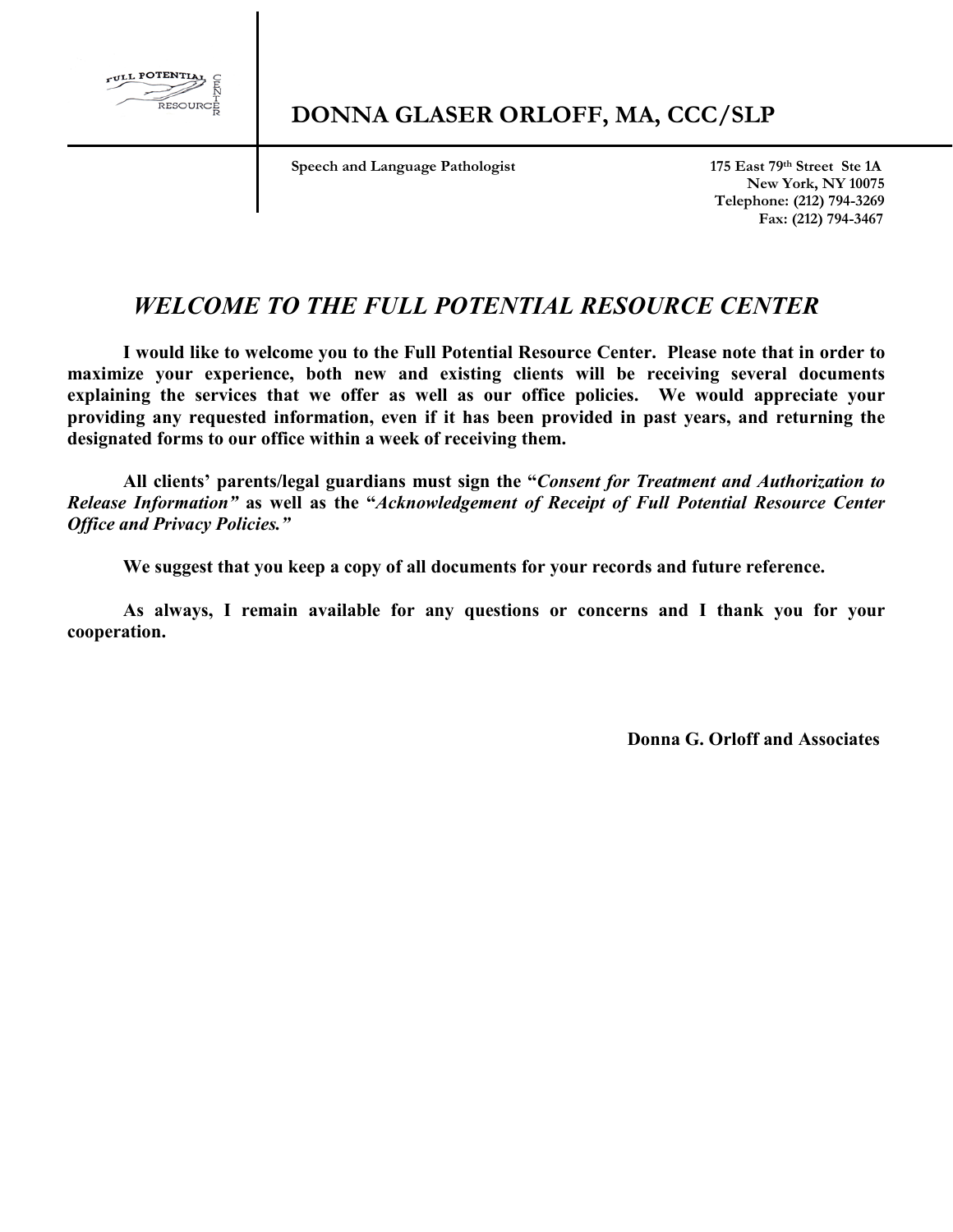

**Speech and Language Pathologist** 175 East 79<sup>th</sup> Street Ste 1A

 **New York, NY 10075 Telephone: (212) 794-3269 Fax: (212) 794-3467**

**DATE\_\_\_\_\_\_\_\_\_\_\_\_\_\_\_\_\_\_\_\_\_**

#### **CLIENT CONFIDENTIAL INFORMATION**

|                                                                                              |                      | MOTHER'S NAME(s): CELL PHONE:                                                                      |  |
|----------------------------------------------------------------------------------------------|----------------------|----------------------------------------------------------------------------------------------------|--|
|                                                                                              |                      | FATHER'S PHONE(s): _____________________CELL PHONE: ____________________________                   |  |
|                                                                                              |                      |                                                                                                    |  |
|                                                                                              |                      |                                                                                                    |  |
|                                                                                              |                      |                                                                                                    |  |
|                                                                                              |                      |                                                                                                    |  |
|                                                                                              |                      | PERSON(s) RESPONSIBLE FOR BILL: VALUE AND THE RESPONSIBLE FOR BILL:                                |  |
|                                                                                              |                      |                                                                                                    |  |
|                                                                                              |                      |                                                                                                    |  |
|                                                                                              |                      |                                                                                                    |  |
| psychotherapy, academic tutoring, SEIT services? Yes_____ No_____                            |                      | Does your child currently receive any other services (i.e., occupational therapy, speech/language; |  |
| If yes, please list the service type, provider, and telephone number:<br><b>Service Type</b> | <b>Provider Name</b> | <b>Telephone Number</b>                                                                            |  |
|                                                                                              |                      |                                                                                                    |  |
|                                                                                              |                      | Does your child receive special education services or have an individualized education plan (IEP)? |  |
|                                                                                              |                      | Are there any special circumstances relating to your child or family of which we should be aware?  |  |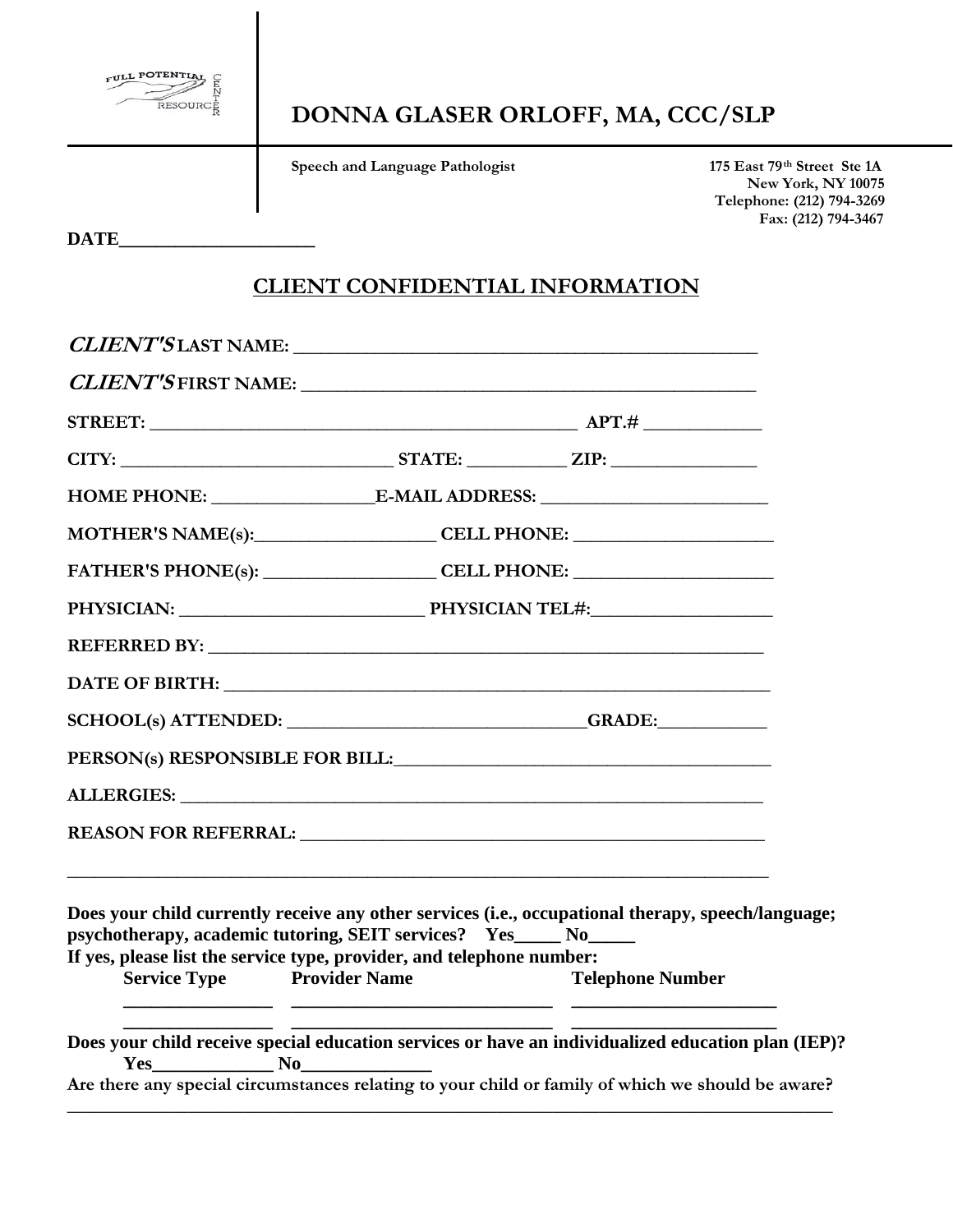

# **DONNA GLASER ORLOFF, M.A., C.C.C./SLP**<br>Speech and Language Pathologist

 **175 East 79th St. Ste 1A New York, NY 10075 Telephone: (212) 794-3269 Fax: (212) 794-3467**

#### **FULL POTENTIAL RESOURCE CENTER OFFICE POLICIES**

I would like to take this opportunity to formally welcome you to the **Full Potential Resource Center**. I am looking forward to a professional, productive relationship devoted to the speech and language needs of your child. Although the focus of the **Full Potential Resource Center** is *individualized therapy*, it is necessary for you to be aware of applicable office policies with regard to our working together in the future.

#### **SCHEDULING**

We will always try to be as flexible as possible in **scheduling**, but this is a busy office with appointments scheduled well in advance. We therefore ask for your help and understanding in both making and canceling appointments.

- 1) Prior to the beginning of each academic year you will receive a scheduling questionnaire. Your prompt response to this is not only appreciated, but also necessary for you to secure a therapy time that is appropriate for your child.
- 2) Once your child has been assigned a time with a therapist, that time is his/her appointment and is no longer available to anyone else. Accordingly, **cancellations** less than 24 hours prior to your child's visit for anything other than sudden illness or an emergency will be billed to you.
- 3) As therapists see children on a scheduled basis, it is important that your child be on time for the appointment and remains supervised in the waiting room until they are called into the treatment room.

#### **PAYMENT**

**Fees** will be established prior to the initiation of therapy. The **Full Potential Resource Center** does **NOT** participate in any health care plans. You will receive a bill on a timely basis at the beginning of each month which will be complete and have all the information that your insurance company requires. In addition, we will work with you to obtain the full reimbursement to which you are entitled under the terms of your policy.

However, *payment for therapy services* is not contingent on the timing or amount of your insurance reimbursement, and is your obligation. Accordingly, upon receipt of your invoice we ask that you submit **payment in full** for the prior month's services and any outstanding balance as promptly as possible. We very much appreciate your cooperation and understanding with regard to this policy.

Payment for *evaluations* is expected at the time that services are rendered and no report will be released until payment in full is received.

Please note that there is NO CHARGE for *telephone conferences* with parents, teachers, physicians or tutors as these are essential to a well-designed therapeutic program. School visits and extended in-person office conferences will be billed at the regular session rate.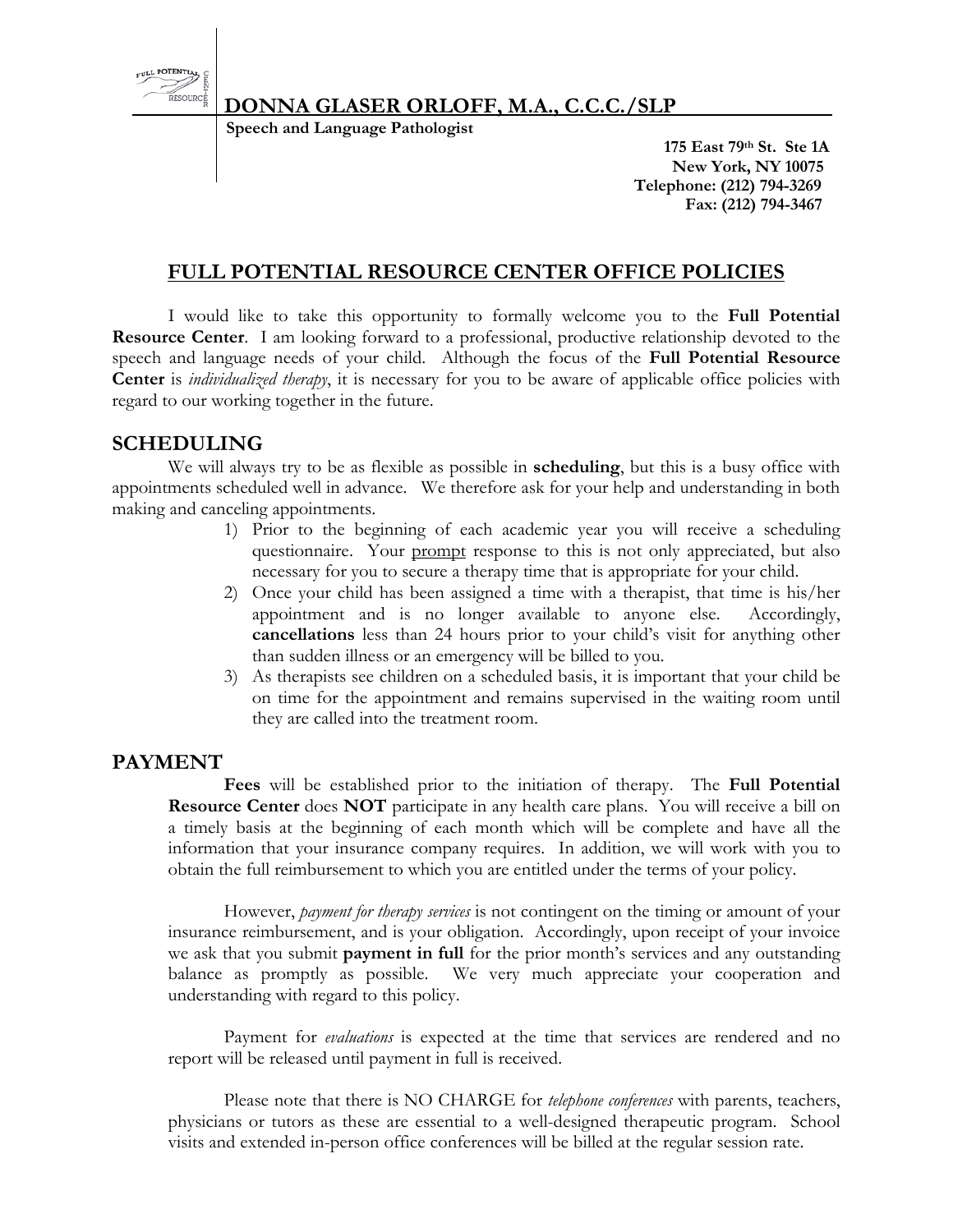#### **PRIVACY AND CONFIDENTIALITY**

Protecting your privacy and that of your child is of the utmost importance and a responsibility that the Full Potential Resource Center takes very seriously. We are required by law to maintain the privacy of protected health information and to provide you with this notice of our practices and policies.

During the course of evaluation and subsequent treatment it is often necessary to share information with appropriate schools, teachers, pediatricians, other treating professionals and agencies. In addition, insurance companies frequently request information in order for you to obtain reimbursement consistent with your policy. We will not use or disclose your child's information for any other purpose without your written authorization. Once given, you may revoke your authorization in writing at any time.

In addition, you always have the right to access the protected information and to amend, but not change, anything that you feel is either missing or in error.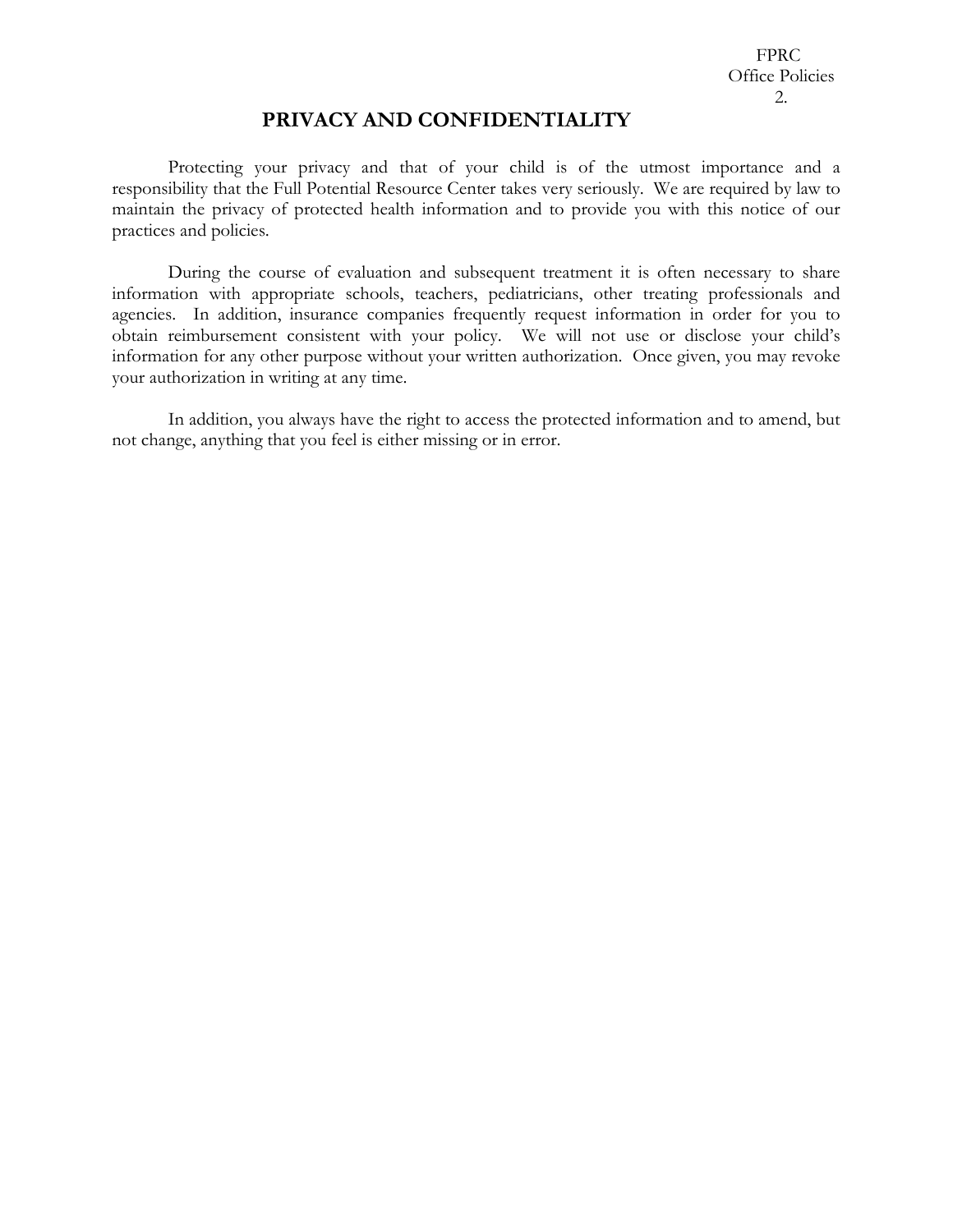

 **Speech and Language Pathologist** 

 **175 East 79th St. Ste 1A New York, NY 10075 Telephone: (212) 794-3269 Fax: (212) 794-3467**

#### **ACKNOWLEDGEMENT OF RECEIPT OF FULL POTENTIAL RESOURCE CENTER OFFICE POLICIES**

I hereby acknowledge receipt of the Office Policies, including Privacy and Confidentiality, of Donna G. Orloff, M.A., CCC/SLP and the Full Potential Resource Center and agree to the obligations and responsibilities as described.

Responsible Party Signature: \_\_\_\_\_\_\_\_\_\_\_\_\_\_\_\_\_\_\_\_\_\_\_\_\_\_\_\_\_\_\_\_\_\_\_\_\_\_\_\_\_\_\_ Relationship to Child: \_\_\_\_\_\_\_\_\_\_\_\_\_\_\_\_\_\_\_\_\_\_ Date: \_\_\_\_\_\_\_\_\_\_\_\_\_\_\_\_\_\_\_\_\_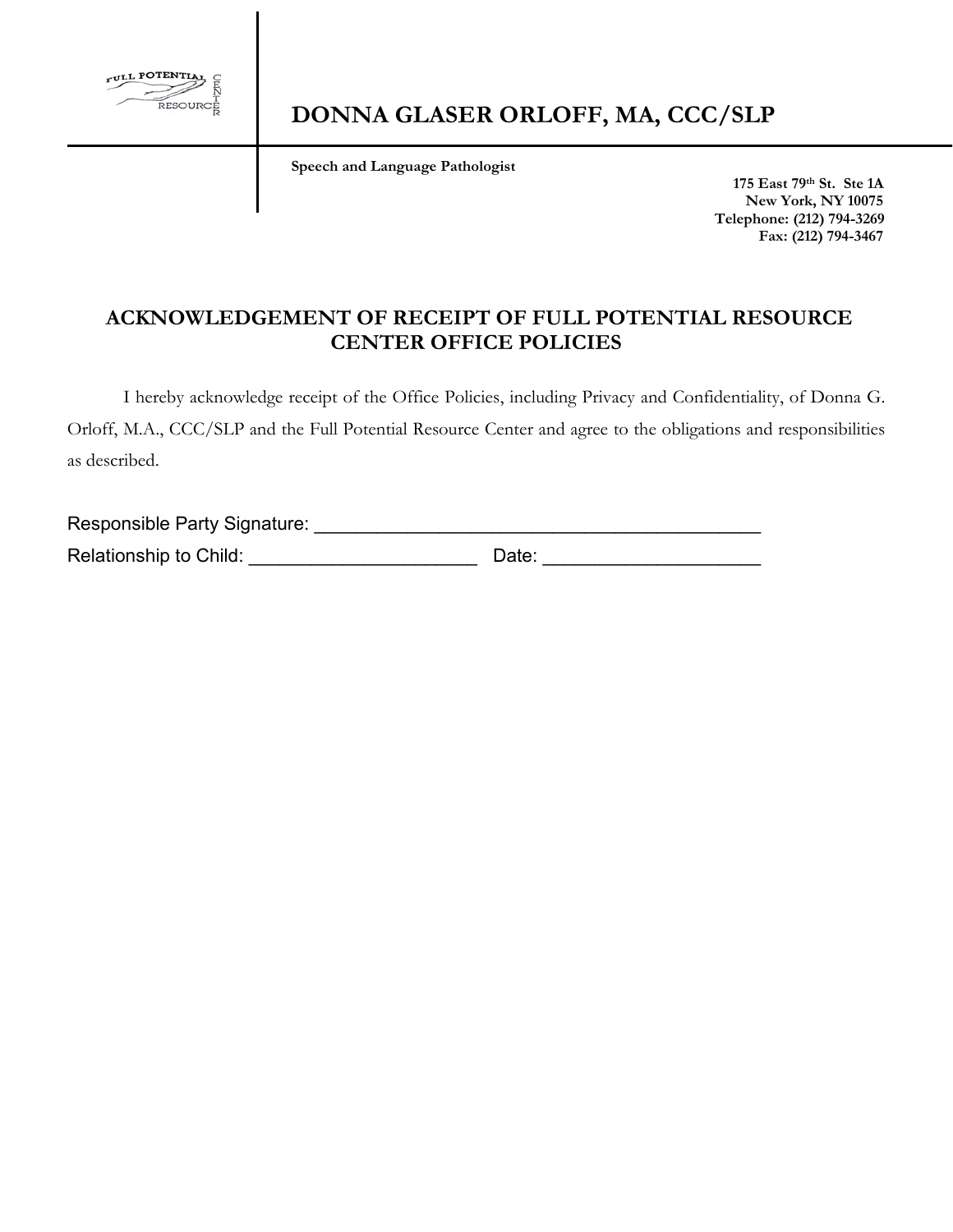

 **Speech and Language Pathologist** 

 **175 East 79th St. Ste 1A New York, NY 10075 Telephone: (212) 794-3269 Fax: (212) 794-3467**

#### **CONSENT FOR TREATMENT AND AUTHORIZATION TO RELEASE INFORMATION AS REQUIRED FOR TREATMENT, PAYMENT AND HEALTHCARE OPERATIONS**

Name of Child: **Washington** and the set of  $\alpha$  and  $\alpha$  and  $\alpha$  and  $\alpha$  and  $\alpha$  and  $\alpha$  and  $\alpha$  and  $\alpha$  and  $\alpha$  and  $\alpha$  and  $\alpha$  and  $\alpha$  and  $\alpha$  and  $\alpha$  and  $\alpha$  and  $\alpha$  and  $\alpha$  and  $\alpha$  and  $\alpha$  and  $\alpha$  and

I hereby authorize and direct Donna Glaser Orloff, MA, CCC-SLP, to perform all appropriate assessment and treatment procedures on the above named client. I further authorize and direct Donna Glaser Orloff, MA, CCC-SLP, to release to appropriate agencies, insurance companies, or others who are financially liable for said client's medical care, any and all information that is required to obtain payment for speech and language services. I further authorize and direct Donna Glaser Orloff, MA, CCC-SLP, to release to appropriate agencies/facilities/schools/related professionals any information acquired in the course of her evaluation and subsequent treatment.

Responsible Party Signature: \_\_\_\_\_\_\_\_\_\_\_\_\_\_\_\_\_\_\_\_\_\_\_\_\_\_\_\_\_\_\_\_\_\_\_\_\_\_\_\_\_\_\_

Relationship to Child: \_\_\_\_\_\_\_\_\_\_\_\_\_\_\_\_\_\_\_\_\_\_ Date: \_\_\_\_\_\_\_\_\_\_\_\_\_\_\_\_\_\_\_\_\_